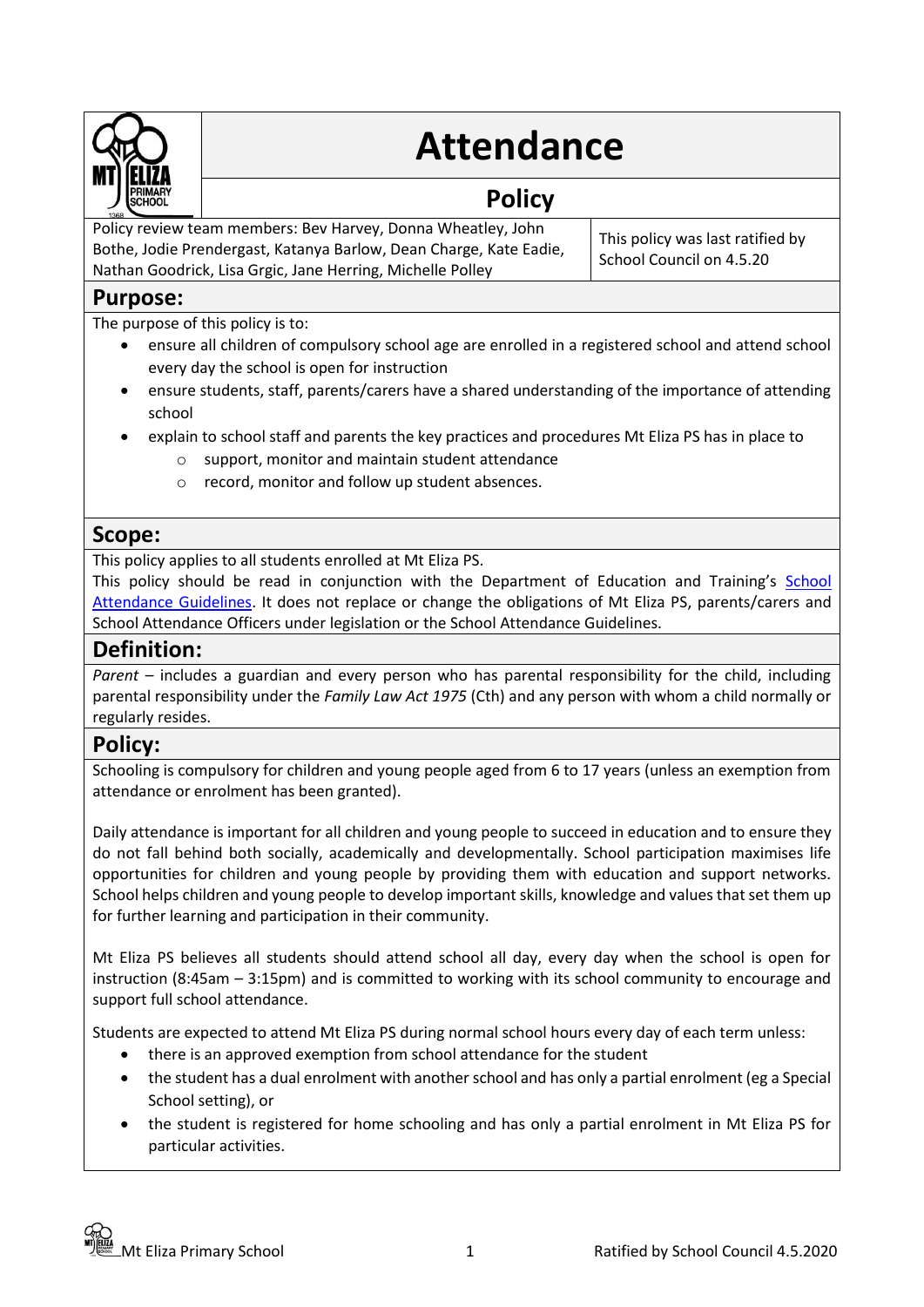Both schools and parents have an important role to play in supporting students to attend school every day.

Our school will identify individual students or cohorts who are vulnerable and whose attendance is at risk and/or declining and will work with these students and their parents to improve their attendance through a range of interventions and supports. (See Appendix 1. Absence follow up procedures)

Students are committed to attending school every day, arriving on time and are prepared to learn. Our students are encouraged to approach a teacher and seek assistance if there are any issues that are affecting their attendance.

Mt Eliza PS parents are committed to ensuring their child/children attend school on time every day when instruction is offered, to communicating openly with the school and providing valid explanations for any absence.

Parents will communicate with the relevant staff at Mt Eliza PS about any issues affecting their child's attendance and work in partnership with the school to address any concerns.

Parents will provide a reasonable explanation for their child's absence from school and endeavour to schedule family holidays, appointments and other activities outside of school hours.

#### **Supporting and promoting attendance**

Mt Eliza PS *Student Wellbeing and Engagement Policy* supports student attendance.

Our school also promotes student attendance by upholding high expectations and accountability of attendance through frequent communication between home and school.

#### **Recording attendance**

Mt Eliza PS staff must record student attendance twice per day. This is necessary to:

- meet legislative requirements
- discharge Mt Eliza PS duty of care for all students (See Appendix 2. Late pick up procedures)

Attendance will be recorded by the classroom teacher before 9:30am and after lunch using the Sentral school software.

If students are attending a school approved activity, the teacher in charge of the activity will record them as being present.

#### **Recording absences**

For absences where there is no exemption in place, a parent must provide an explanation on each occasion to the school.

Parents should notify Mt Eliza PS of absences by stating the child's name, grade, date and reason for absence by:

- Text message (0439 454 239), through the Sentral portal, phone call (9787 1385) or personal contact/email with teacher.
- Late arrivals and early departures must be signed in/out of the office on the iPad.

If a student is absent on a particular day and the school has not been previously notified by a parent, or the absence is otherwise unexplained, Mt Eliza PS will notify parents via SMS. Mt Eliza PS will attempt to contact parents by 10:00am on the same day of the unexplained absence, allowing time for the parent to respond.

Mt Eliza PS will keep a record of the reason given for each absence. The Principal will determine if the explanation provided is a **reasonable explanation** for the purposes of the parent meeting their responsibilities under the *Education Training Reform Act 2006* and the School Attendance Guidelines.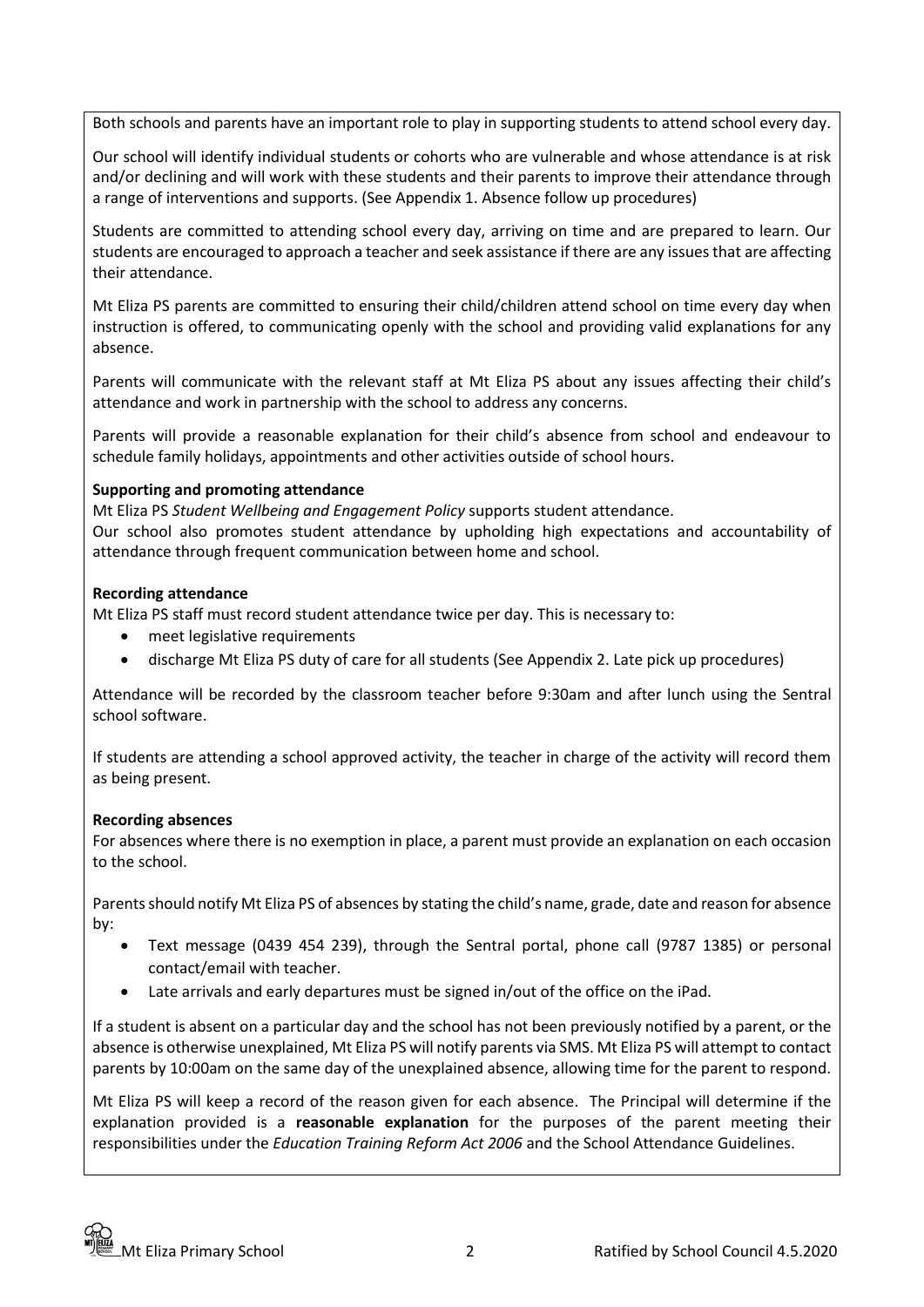If Mt Eliza PS considers that the parent has provided a **reasonable explanation** for their child's absence the absence will be marked as '**excused absence**'.

If the school determines that no reasonable excuse has been provided, the absence will be marked as '**unexcused absence**'.

The Principal has the discretion to accept a reason given by a parent for a student's absence. The Principal will generally excuse:

- medical and dental appointments, where out of hours appointments are not possible or appropriate
- bereavement or attendance at the funeral of a relative or friend of the student, including a student required to attend Sorry Business
- school refusal, if a plan is in place with the parent to address causes and support the student's return to school
- cultural observance if the parent/carer notifies the school in advance
- long term illness and family holidays where the parent notifies the school in advance. Where it is known that a student will be absent from school for two weeks or more, a Student Absence Learning Plan should be developed by the child's classroom teacher prior to the absence occurring. (Appendix 3. Student Absence Learning Plan)

If no explanation is provided by the parent within 10 school days of an absence, it will be recorded as an 'unexplained absence' and recorded on the student's file.

#### **Managing non-attendance and supporting student engagement**

Where absences are of concern due to their nature or frequency, or where a student has been absent for more than five days, Mt Eliza PS will work collaboratively with parents, the student, and other professionals, where appropriate, to develop strategies to improve attendance, including:

- The teacher will contact the parent to discuss the reasons for lateness/absence and explain the expectations of attendance at school every day.
- The teacher will document the contact and discussion. If the pattern of absences is for a genuine reason, no further action is required.
- If there is no improvement in attendance, the teacher will email their attendance concerns to the Assistant Principal along with accurate data regarding their absences, lateness and any patterns noticed and possible reasons.
- The Assistant Principal will contact the parent to discuss the reasons for lateness/absences, explain attendance expectations and offer support.
- The teacher will continue to monitor attendance data. If there is no improvement in attendance, the teacher will meet with the Assistant Principal.
- A meeting with the parent, teacher and Assistant Principal will be convened to develop an Attendance Improvement Plan. This will be reviewed on a regular basis until improvement takes place. A referral to external agencies may be necessary if attendance does not improve.

We understand from time to time that some students will need additional support and assistance. Mt Eliza PS staff will collaborate with the student and their family and will endeavour to provide this support when it is required.

#### **Referral to School Attendance Officer**

If Mt Eliza PS decides that it has exhausted strategies for addressing a student's unsatisfactory attendance, Mt Eliza PS may, in accordance with the School Attendance Guidelines refer the non-attendance to a School Attendance Officer in the South East Victoria Regional Office for further action.

If, from multiple attempts to contact with a parent, it becomes apparent that a student will not be returning